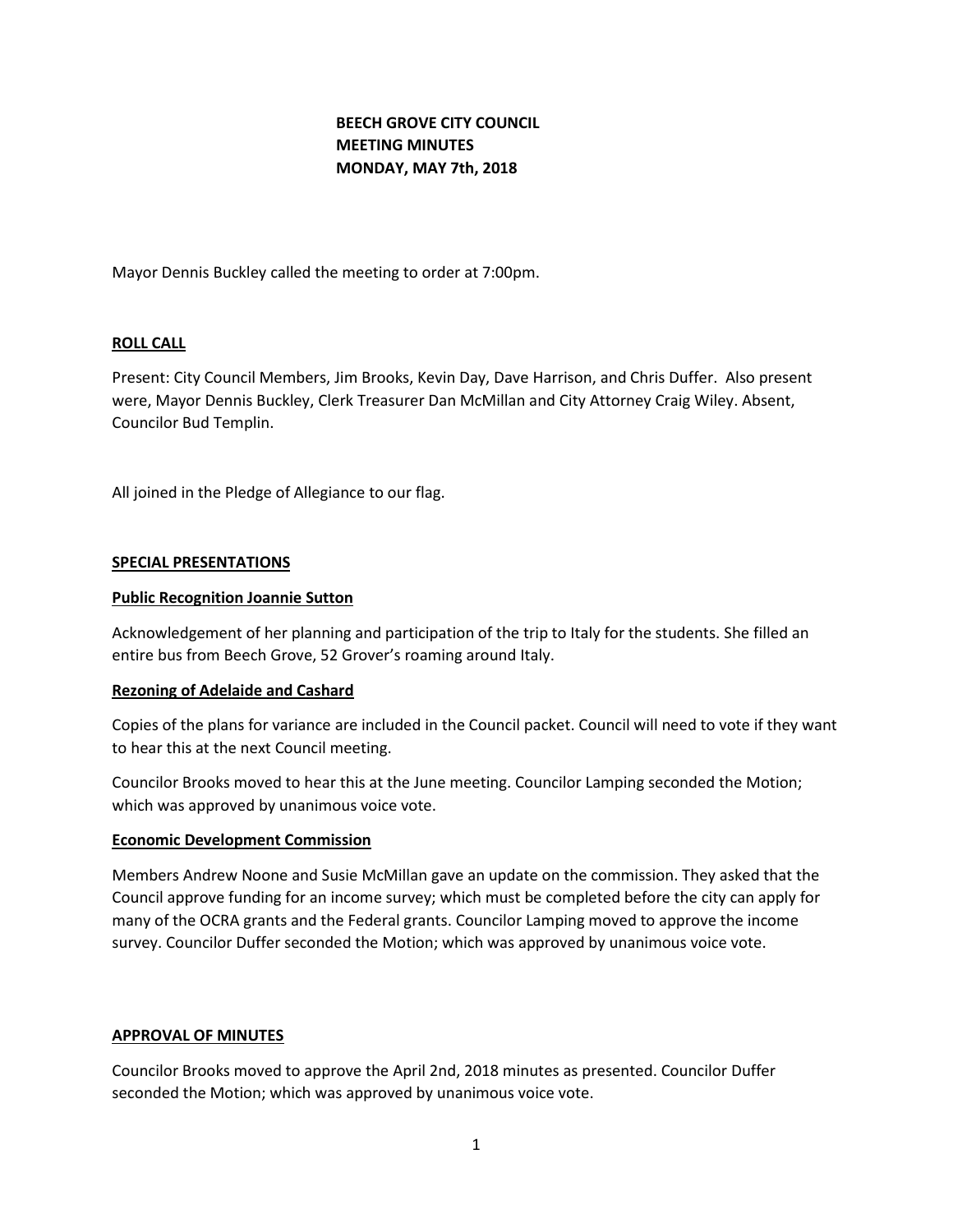# **PUBLIC COMMENTS**

Susie McMillan- spoke to the Council about the fact that council meeting or other city business meetings are not broadcast on the BGTV channel You can only view them on you tube or the website.

## **COMMITTEE REPORTS**

## **Mayor's Youth Council**:

Bishop Smith reported that hey hosted the ISIASP Academic Super Bowl in mid-April and they took 1st place in English 2<sup>nd</sup> for Science and 3<sup>rd</sup> for Social Studies. Student Leadership finished their spring blood drive and collected 9 usable pints of blood. National Honor Society hosted the Miracle Mile benefiting the Leukemia and Lymphoma Societies. Last Friday they showcased their honor students who have signed with a college/university. He also reported on the Spay & Neuter and how important it is as a community for us to realize this. Bishop will be leaving for the military in July. Liz Walters stated that next year the youth council plans to assign a student for monthly reports. She also reported that many changes are taking place at the school regarding testing and pathways. She also reported that the Music Department received the ISSMA all music award; which was the first time in school history. She also reported on upcoming events.

**ABC:** Ashley Piland reported there were 2 on the docket for approval. One was a transfer application at 3131 East Troy Avenue; which was approved and Nite Owls at 3041 First Avenue; which was continued do to a no show.

**Greenscape Commission:** In the Council Packet

**Compliance Division:** None

**Public Safety:** In the Council Packet

**[Financial Report](http://www.beechgrove.com/uploads/1/0/1/2/10129925/5.1.2018_financial_report.pdf)**: *Presented by Clerk-Treasurer Dan McMillan*

Beech Grove City Council Dennis Buckley, Mayor Craig Wiley, City Attorney

Good Evening Councilors,

In April we made a skidsteer payment in the amount of \$7,892.73 The stormwater fund as of 4/30/2018 had a balance of \$284, 768.06

Community events can be added free of charge by emailing me at dan.mcmillan@beechgrove.com

Thanks to the website volunteers who continue to keep it updated at no cost to the taxpayers. Financial Reports, Debt Service, Bank Balances and more can be found on the City Website at [www.beechgrove.com.](file:///C:/Users/dan/Documents/www.beechgrove.com)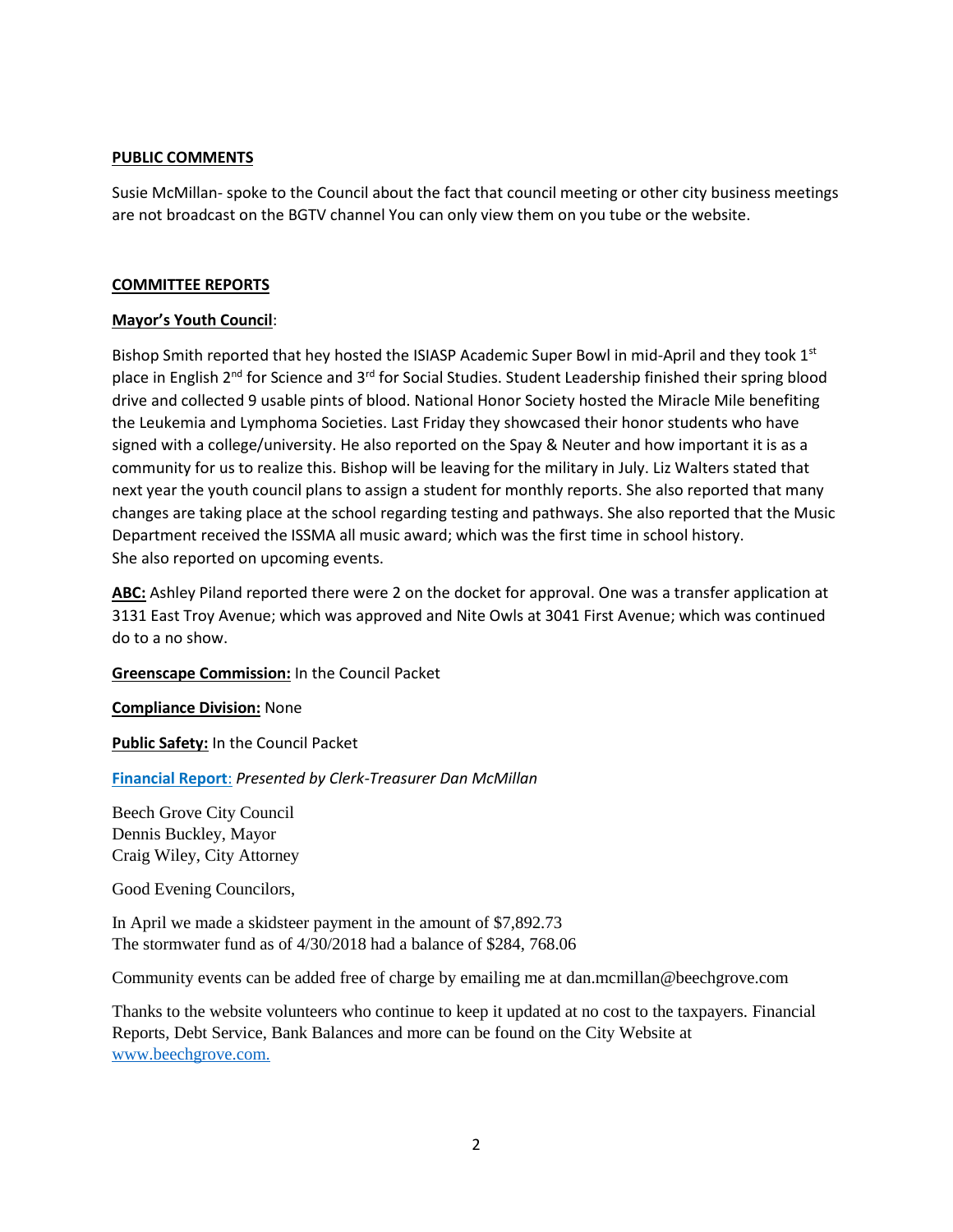The bank balances are listed below:

| <b>City Corporation</b> | \$3,589,238.17 |
|-------------------------|----------------|
| <b>Utilities</b>        | \$980,757.93   |
| Criminal Investigation  | \$170,095.11   |
| Fund (CIF               |                |
| RDC General             | \$276,423.22   |
|                         |                |
| RDC Debt Service        | \$240,000.00   |
| (DSR)                   |                |
| 2004 SRF Debt Service   | \$137,651.43   |
| (DSR)                   |                |
| 2015A Refunding Bond    | \$64,045.36    |
| Debt Service Reserve    |                |
| (DSR)                   |                |

As always, if you have any questions my door is always open. Thank you.

Respectfully Submitted,

Dan McMillan, Clerk Treasurer City of Beech Grove

#### **OLD BUSINESS**

#### **Greenscape Commission Appointment**

Amanda Rubadue is interested in serving and she gave a brief description of herself and her interest.

Councilor Duffer made a Motion to appoint Amanda Rubadue. Councilor Harrison seconded the Motion; which was approved by unanimous voice vote.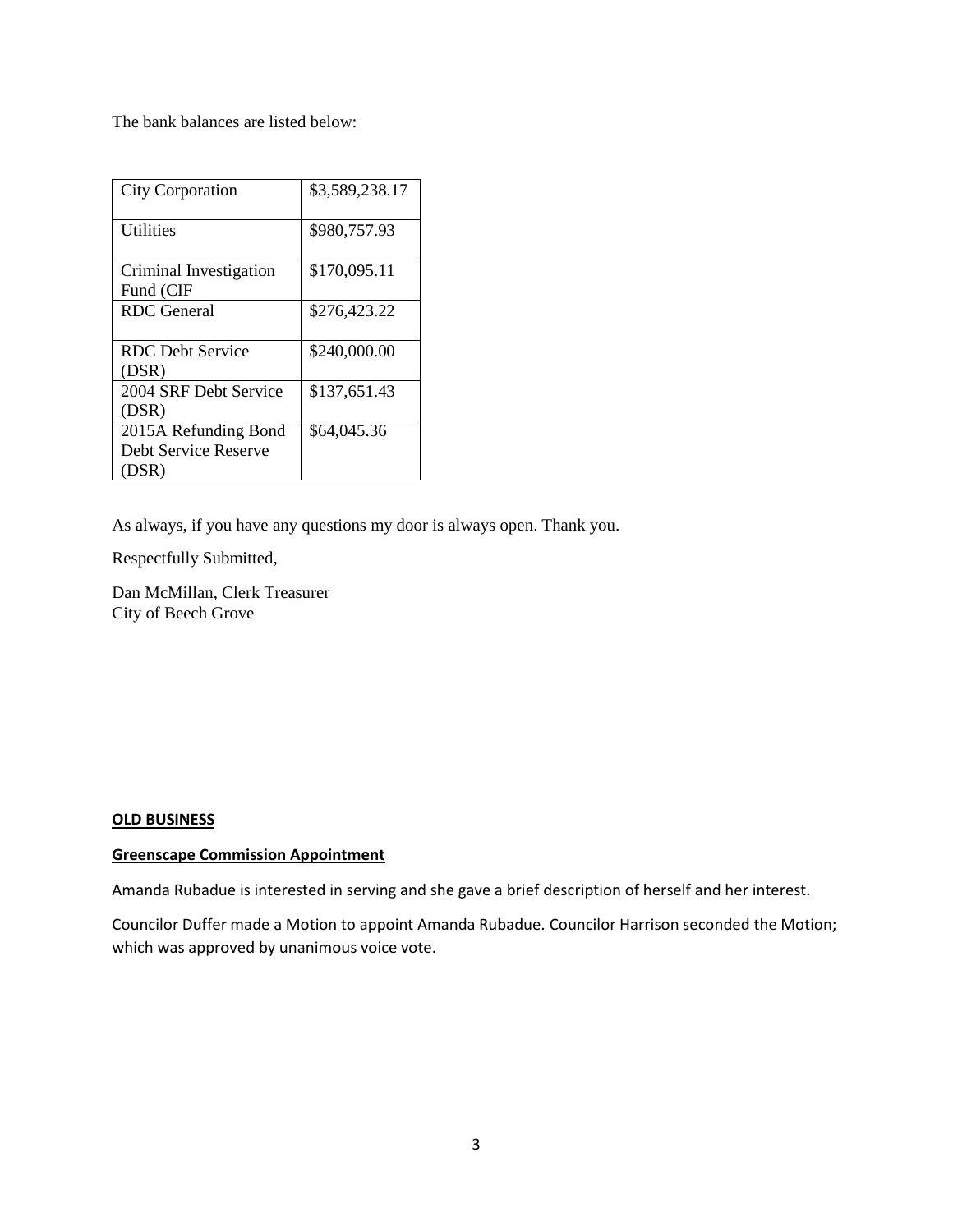# **Board of Zoning Appeals**

Bob Maloof, Mike Garrett and Tammy Smith are interested in serving on the Board. Bob Maloof was not in attendance and Mike Garrett and Tammy Smith gave a brief description of themselves. The vote was 4 to 2 in favor of Mike Garrett. Councilors, Day, Lamping, Mascari and Brooks voted for Mike Garrett and Councilors Duffer and Harrison voted for Tammy Smith.

## **[General Ordinance No.5, 2018](http://www.beechgrove.com/uploads/1/0/1/2/10129925/general_ordinance_5_2018.pdf)**

… *An Ordinance That Amends Chapter 150 of the Code of Ordinances Concerning Utility Locate Fees*

Councilor Duffer moved to read by Title only. Councilor Mascari seconded the Motion; which was approved by unanimous voice vote.

Clerk-Treasurer McMillan read the ordinance into the record.

Councilor Brooks moved to approve the ordinance. Councilor Harrison seconded the Motion; which was approved by unanimous voice vote. General Ordinance No.5, 2018 was approved on Second Reading.

#### **[General Ordinance No.6, 2018](http://www.beechgrove.com/uploads/1/0/1/2/10129925/general_ordinance_6_2018.pdf)**

… *An Ordinance that amends Chapter 96 of the Code of Ordinances Concerning the Disposal of Waste Within the Business District and Fees Assessed for Mattress and Box Spring Pick-up*

Councilor Duffer moved to read by Title only. Councilor Lamping seconded the Motion; which was approved by unanimous voice vote.

Clerk-Treasurer McMillan read the ordinance into the record.

Councilor Brooks moved to approve the ordinance. Councilor Harrison seconded the Motion; which was approved by unanimous voice vote. General Ordinance No.6, 2018 was approved on Second Reading.

#### **[General Ordinance No.7, 2018](http://www.beechgrove.com/uploads/1/0/1/2/10129925/general_ordinance_7_2018.pdf)**

… *An Ordinance That Amends Chapter 78 of the Code of Ordinances Concerning Parking on a Public Street*

Clerk-Treasurer McMillan read the ordinance into the record.

Councilor Duffer moved to approve the ordinance. Councilor Harrison seconded the Motion; which was approved by unanimous voice vote. General Ordinance No.7, 2018 was approved on Second Reading.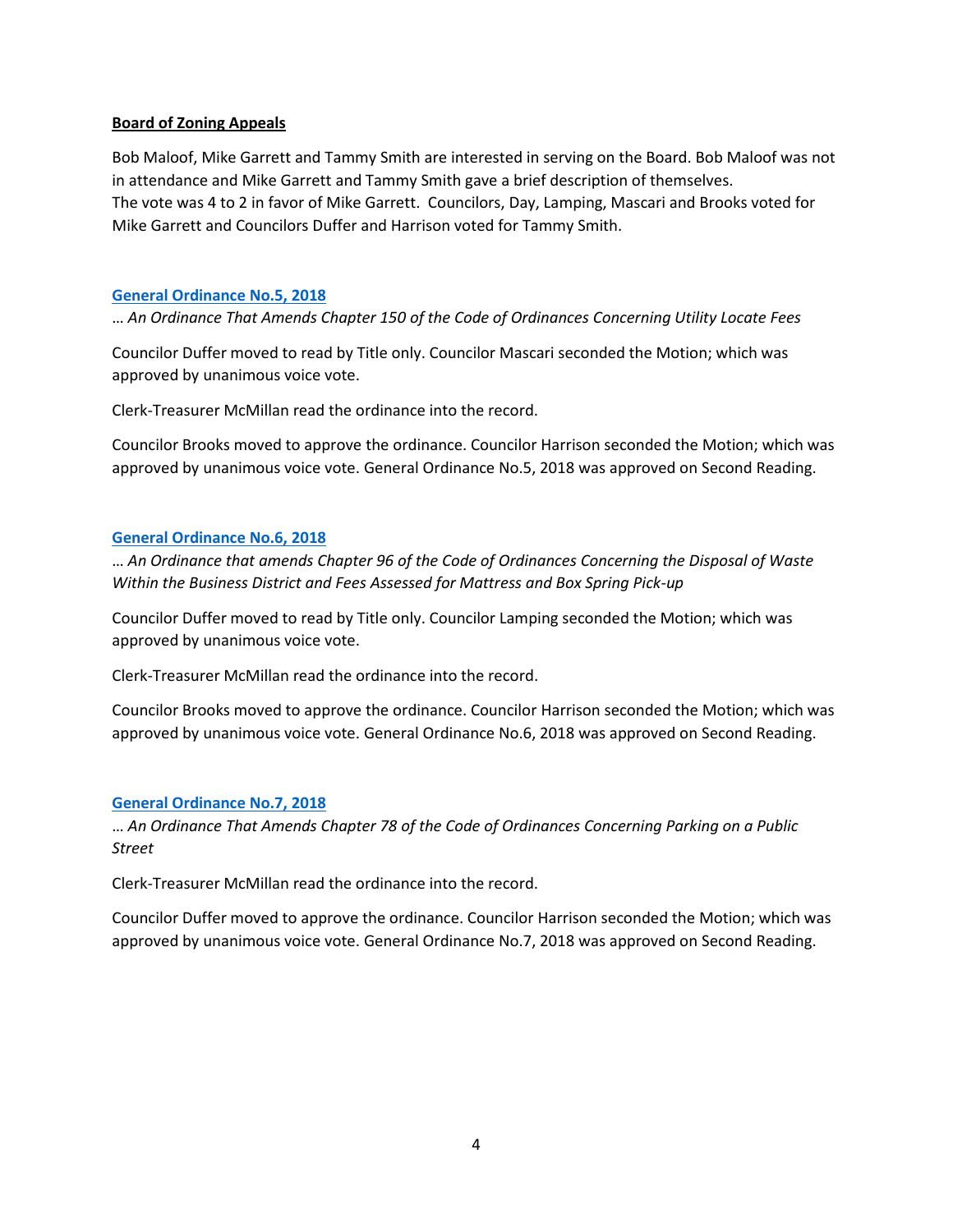# **NEW BUSINESS**

# **[General Ordinance No.8, 2018](http://www.beechgrove.com/uploads/1/0/1/2/10129925/general_ordinance_8_2018.pdf)**

...*Amends Chapter 73 of the Code of Ordinances for the City of Beech Grove Concerning Seasonal Outdoor Seating and Business Displays on Main Street from Emerson Avenue, West to 8th Avenue*

Clerk-Treasurer McMillan read the ordinance into the record.

Councilor Brooks moved to approve the ordinance. Councilor Harrison seconded the Motion; which was approved by 5-1 vote. Councilor Day voted no. General Ordinance No.8, 2018 was approved on First Reading.

## **[General Ordinance No.9, 2018](http://www.beechgrove.com/uploads/1/0/1/2/10129925/general_ordinance_9_2018.pdf)**

...*Amends Chapter 50 of the Code of Ordinances for the City of Beech Grove Concerning Permit Fees for Commercial Buildings*

Clerk-Treasurer McMillan read the ordinance into the record.

Councilor Lamping moved to approve the ordinance. Councilor Duffer seconded the Motion; which was approved by unanimous voice vote. Councilor Day voted no. General Ordinance No.9, 2018 was approved on First Reading.

#### **[General Ordinance No. 10, 2018](http://www.beechgrove.com/uploads/1/0/1/2/10129925/general_ordinance_10_2018.pdf)**

..*Amends Chapter 35 of the Code of Ordinances for the City of Beech Grove Concerning the Beech Grove Public Library Appointment to the Parks Board*

Councilor Lamping moved to approve the ordinance. Councilor Duffer seconded the Motion; which was approved by unanimous voice vote. Councilor Day voted no. General Ordinance No.10, 2018 was approved on First Reading.

# **Conflict of Interest for Tara Wolf RDC Member**

Councilor Brooks moved to approve the Conflict of Interest. Councilor Mascari seconded the Motion; which was approved by unanimous voice vote.